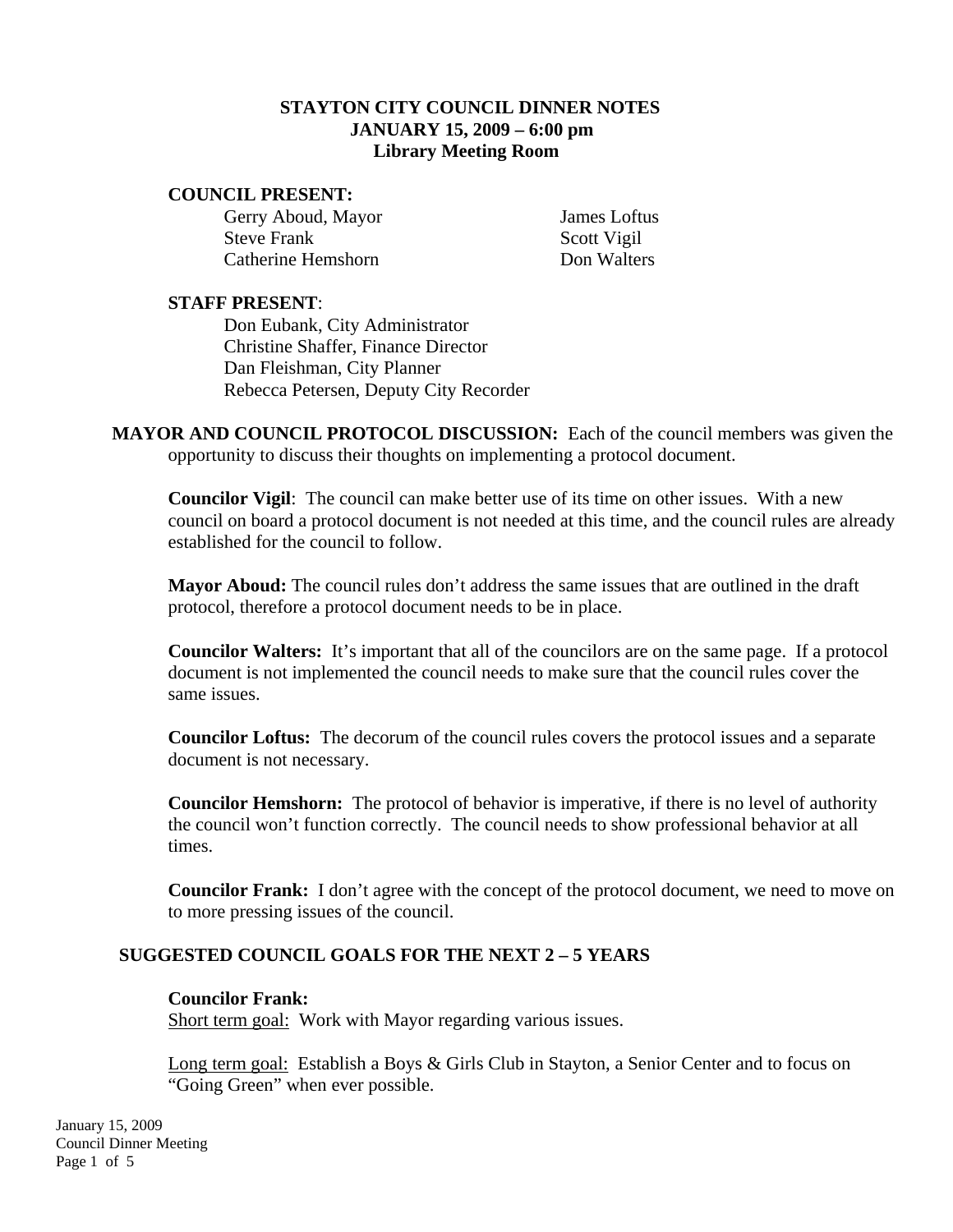# **Mayor Aboud:**

Short term goal: Purchase the Longhorn Property. Since the property is located at the entrance to Stayton it needs to stay open and visual. The Master Stormwater plan identifies clean storm water runoff at this location, and a good portion of the property is in the floodplain/wetland area. The property owners are asking a lot of money for the property, but it would be good for the city to purchase it as it ties into the master plan.

Long term goal: Set a date to begin construction for a new City Hall  $3 - 4$  years from now, as it would give us time to work on the financing package.

### **Councilor Walters:**

Short term: Purchase of the Longhorn Property.

Long term goal: Fixing the streets in Stayton has been put off for 25 years and it's time to get them repaired.

### **Councilor Hemshorn:**

Short term goal: And indoor playground with safe entertainment for kids/parents is needed.

Long term goal: Street lighting is inadequate and needs to be fixed. At the intersection of N. First Avenue & Washington Street, and, Ida Street at Second Avenue the lighting is so poor it's hard to see pedestrians.

### **Councilor Vigil:**

Short term goal: Get new business in town.

Long term goal: A Boys and Girls Club would be a good thing to have in Stayton. A sports park/complex would be very good for the community but currently there is no economic base to support it. Stayton is a great place with a lot of opportunity for recreational activities.

### **Councilor Loftus:**

Short term goal: Get new business in town.

Long term goal: There seems to be a closed for business attitude at the city. When folks come to the city inquiring about locating in the community, there should be some type of tracking encounters with citizens. The city should be recruiting industry and encouraging new business into the community instead of turning them away.

### Questions/Comments from Council:

- 1. The Council needs to decide what role the city should be taking in business recruitment, and to define their role as how they wish the city to proceed.
- 2. The Mayor should meet with new businesses when ever possible to encourage them locating in Stayton.

January 15, 2009 Council Dinner Meeting Page 2 of 5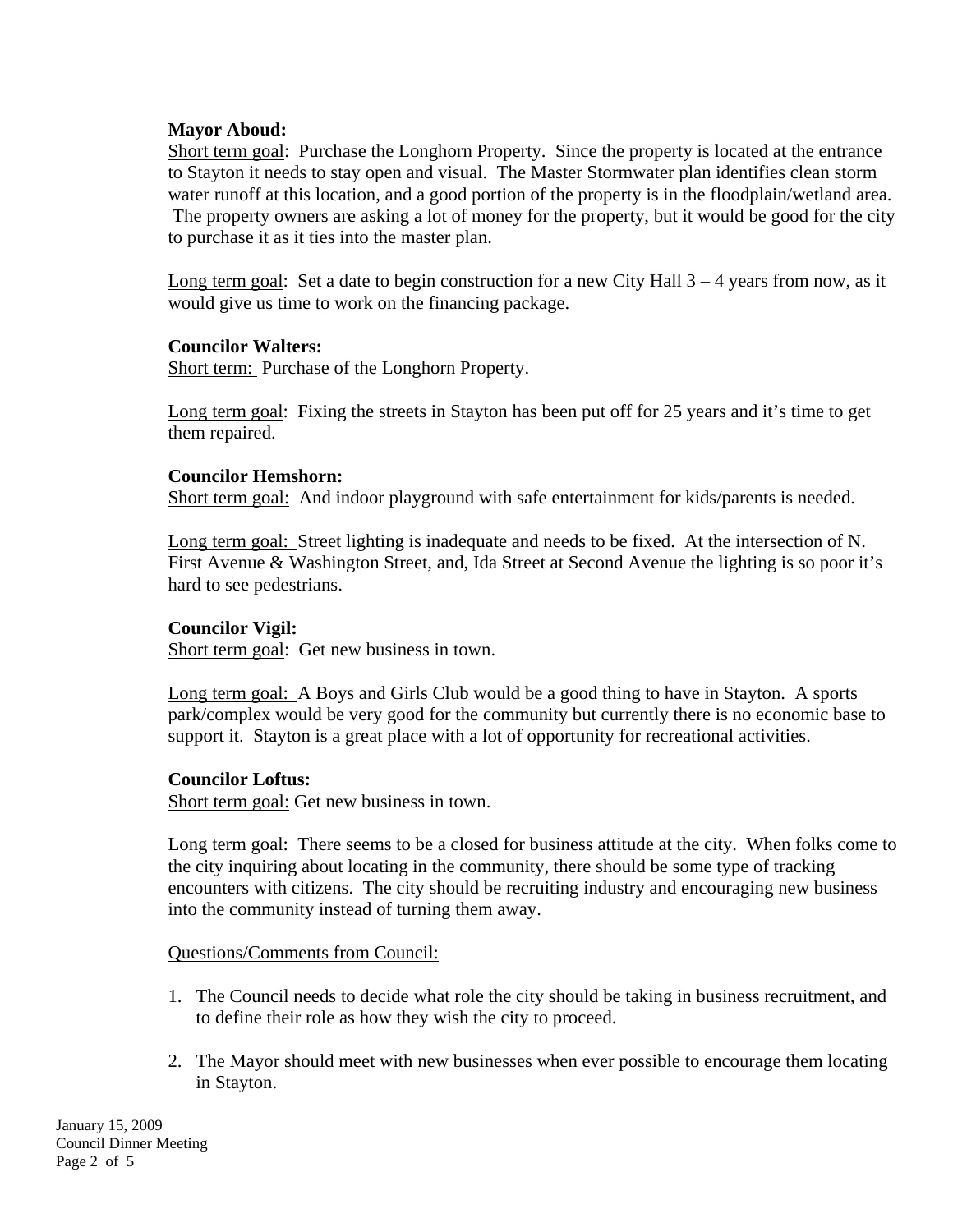- 3. Funding for a Boys & Girls Club would have to be addressed and possible benefactors sought out in the community that could fund the project.
- 4. Industrial growth is good money for the city with very low impact. A Boys & Girls Club needs to be funded from outside sources of revenue. Recruiting industrial growth to the community is a good idea.
- 5. If industrial growth is encouraged, it should be the green sustainable kind, something that will have a low impact on the environment.
- 6. To improve customer service, independent audits could be conducted in each department to find better ways of conducting the day to day business.

**STAYTON'S FINANCIAL SUSTAINABILITY OVER THE NEXT 3 YEARS:** Mr. Eubank and Ms. Shaffer reviewed future planning of finances. Mr. Eubank discussed the following document:

**SUSTAINABILITY, THE LATEST BUZZ WORD IN GOVERNMENT.** We have been doing this for many years now, but because of the Market downturn and the economy, this becomes the focus of attention, especially in government.

1996 Two police positions eliminated. Down from 15 to 13. Federal Grant 10 years ago 4 positions granted by Federal, Council would only authorize 2, why, Sustainability.

SUSTAINABIITY DEFINED: Maintain, support, keep alive and to assist.

That is what we are doing and have always done. Programs are evaluated each budget cycle to make sure they are appropriate and attainable.

New positions the same. This year we added one police officer and a Pool Manager. Next year with Council approval, we plan to eliminate the Parks and Recreation Director position and continue our partnership with the YMCA to enhance what we have. There has been a mention of looking into a Boys and Girls Club. Maybe if we can find someone to champion this, it could happen.

Daily we evaluate our spending in all departments. Everyone is well aware of the "tightening" of our belts.

Christine and I have been attending financial classes have gained valuable knowledge about budgeting and forecasting. Next FY Budget will have a new look with in depth explanations of each budget and the need for the expenditure.

January 15, 2009 **COMMUNICATION**, open and honest communication, along with trust in our staff has enabled the city to reduce costs in many areas especially fees related to Attorney's, Consultants and Contractors. An example of savings is that budget for the City Attorney alone in Program 40, Non-Departmental was \$40,000. To date we have spent less than \$10,000. All Departments working together is very important and talking to one another is key to all of our success and reduction in costs across the board. We all have experience in all areas of government and can make decisions, most of the time without calling an attorney or consultant and we are doing so. When necessary we use all of the above, but only when necessary.

Council Dinner Meeting Page 3 of 5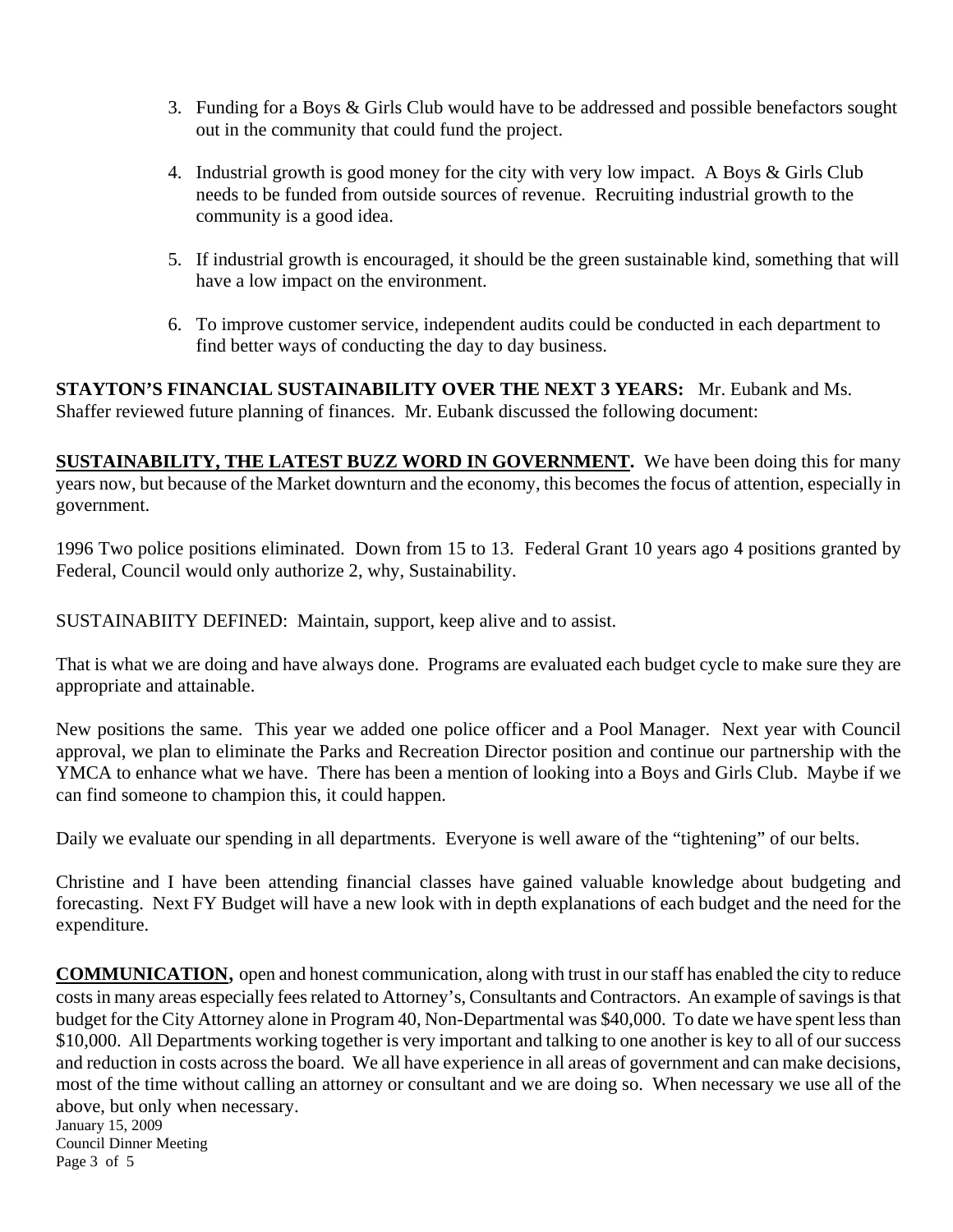The Mayor and Council, allowing the creation of a Senior Engineering Technician has already reaped benefits in the reduction of our need for a City Engineer. Just within the last month our costs have been reduced by \$10,000 partially because of this position and mostly because of Public Works due diligence.

I have recently contacted The Local Government Personnel Institute, (LGPI) regarding the possibility of becoming part of our Labor Consultant Team. We currently use a firm in Portland and their fees are double what we would pay LGPI and the expertise we would receive would be the same. They are local and part of our membership fee gives us the reduction in cost with no change in the quality of service.

**FUTURE** planning of our future finances, programs and projects is imperative and your management team is on top of this. We began actually working on the FY 09/10 budget in December and will continue to do so daily. We hope to provide the Mayor and Council with a three year projection within the next couple of months. This may be difficult but cities such as Salem and Dallas have done this for years.

Goals and Policies play an important role in our budgeting process. When putting the budget together we will involve the Mayor and Council more so in the coming years then ever before. We need your input and guidance and we need to make sure we all understand the entire budget. I am charged with the responsibility of putting the budget together and then Christine and I are responsible for administering this document. We are all responsible for the programs and projects in the budget and this comes from the Mayor, Council, Budget Committee, Staff and our Citizens.

When I met with Roger Jordan and Bob Wells the other day and discussed our goal setting session, they reminded me that what happens at the Federal, State and County Level does affect us. We must plan our budget with what we think we will have and be ready to adjust this on a moments notice should stimulus funds become available. We are charged with saving our tax payers and citizens' money when ever we can.

**CHALLENGES VERSUS PROBLEMS** are what we make of them. We have two Unions, one for the police and one for the rest of non-management personnel. Paying cost of living and step increases are what most of us managers have worked with for years. They are our employees not our enemy.

Attorney costs in the police department from July 1, 2009 until now have only been \$550 because we talk to one another. I am very proud to tell everyone that in my nearly 10 years of managing the police department, we did not have one grievance filed. We talked and worked things out. We negotiated the last two police contracts with very little attorney involvement and we did not give the farm away. We have done the same with AFSCME.

In years past, non-union employees wages have been "frozen" and that could happen to keep that police officer on the street or someone in the Library so they are not short staffed.

Most of the managers you have, worked during previous years that were considered recessions. We managed. At times there were layoffs and there has been one this FY. They are never pleasant and I do not like what it does to everyone. Depending on our revenue and other factors we may face layoffs this next FY but at this time, we do not think so. Most financial analysts think that the trickling down affect will be within a year to a year and a half. Even then, for some it will not be that devastating but we will be prepared. We will continue to conserve everywhere we

can. In doing this, if at all possible, we cannot delay replacement programs, maintenance programs and those

January 15, 2009 Council Dinner Meeting Page 4 of 5